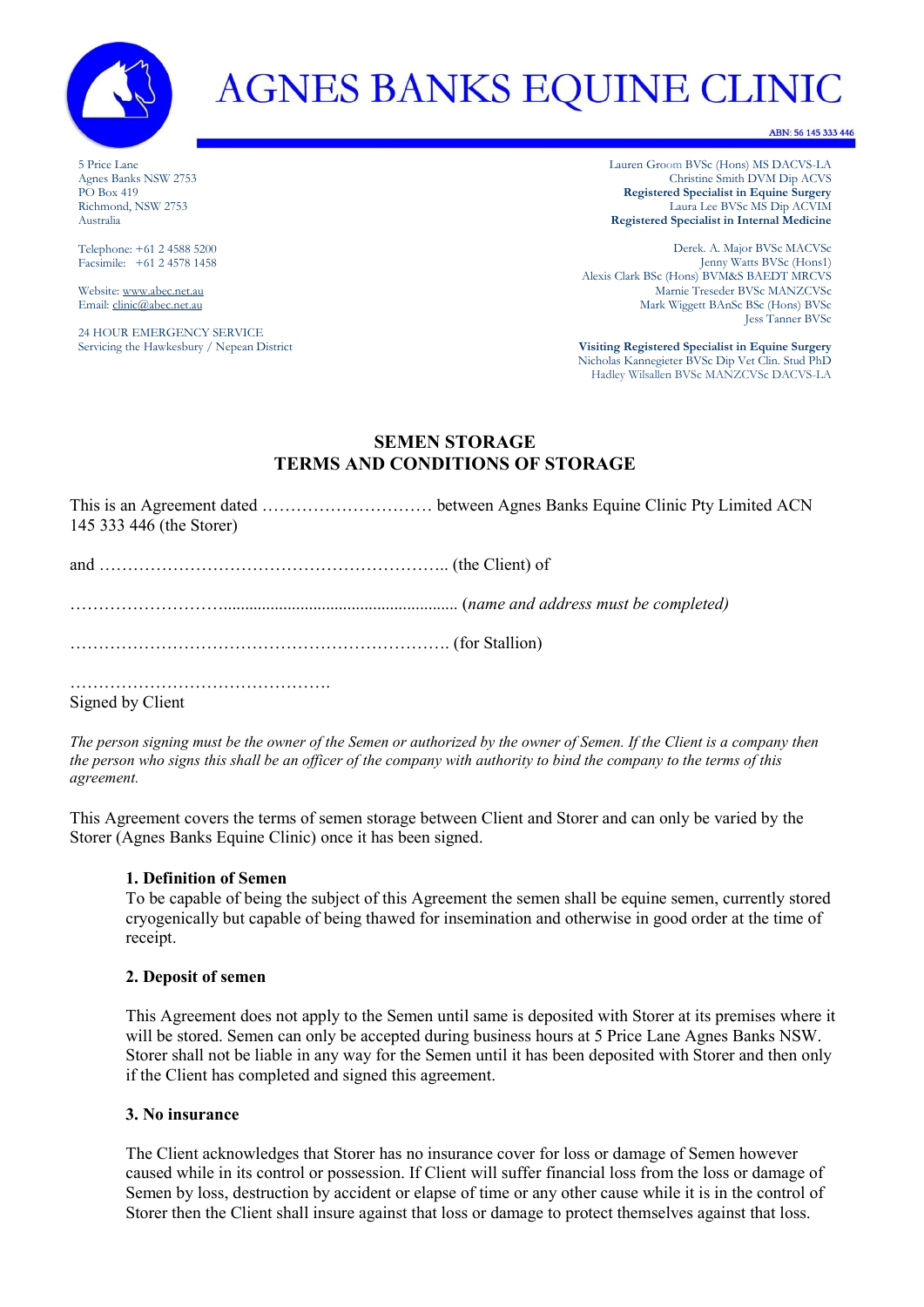

#### **4. Storer disclaimer**

Client acknowledges that Semen is fragile and perishable property. Storer disclaims any liability for any claims, demands, actions, proceedings, suites, causes of action, damages, costs, verdict or judgements whatsoever arising and whether arising directly or indirectly from storage or delivery of Semen.

#### **5. Fees for storage of Semen**

Storer will store Semen received by it for \$15.40 inc GST per calendar month or part thereof (Storage Charges) per stallion. Invoice for Storage Charges will be forwarded to the address of the name and address shown on the top of this document. Payment of the invoice shall be made by the Client within 30 days of the date of the invoice. If not paid as set out above the invoice shall accrue interest as set out in clause 5 below.

#### **6. Interest on Storage Charges**

Where Storer has presented an invoice to the Client and the invoice has not been paid within 31 days of the presentation of the invoice then the Client shall pay interest on the amount outstanding from time to time including previous interest (compounding interest) at the rate which is Reserve Bank of Australia Cash Rate as published at<http://www.rba.gov.au/statistics/cash-rate/> plus 10% per annum (e.g. when the RBA Cash Rate is 1.75% per annum the rate charged under this agreement shall 11.75% per annum).

**7. Lien on Semen** (Storage Liens Act 1935 Section 3)

(1) The Storer shall have a lien on Semen deposited with it for storage, whether deposited by the owner of the Semen or by his or her authority, or by any person entrusted with the possession of the Semen by the owner or by his or her authority.

(2) A Client's lien over property has priority over any other interest in the property and may be enforced accordingly.

(3) Section 73 (2) of the *[Personal Property Securities Act](http://www.austlii.edu.au/au/legis/cth/consol_act/ppsa2009356/) [2009](http://www.austlii.edu.au/au/legis/cth/consol_act/ppsa2009356/)* of the Commonwealth is declared to apply to a Storer's lien.

**8. Charges covered by the lien** (Storage Liens Act 1935 Section 4)

The lien shall be for the amount of the Storer's charges and any interest which is payable , that is to say:

(1) all lawful charges for storage and preservation of the Semen, and

(2) all lawful claims for money advanced, interest, insurance, transportation, and other expenses in relation to the Semen, and

(3) all reasonable charges for any notice required to be given under the provisions of this Act, and for notice and advertisement of sale, and for sale of the Semen where default is made in satisfying the Storer's lien.

#### **9. Notice of lien-Semen deposited by person entrusted with possession (Storage Liens Act 1935 Section 5)**

ALL CORRESPONDENCE TO: PO BOX 419, RICHMOND NSW. 2753. AUSTRALIA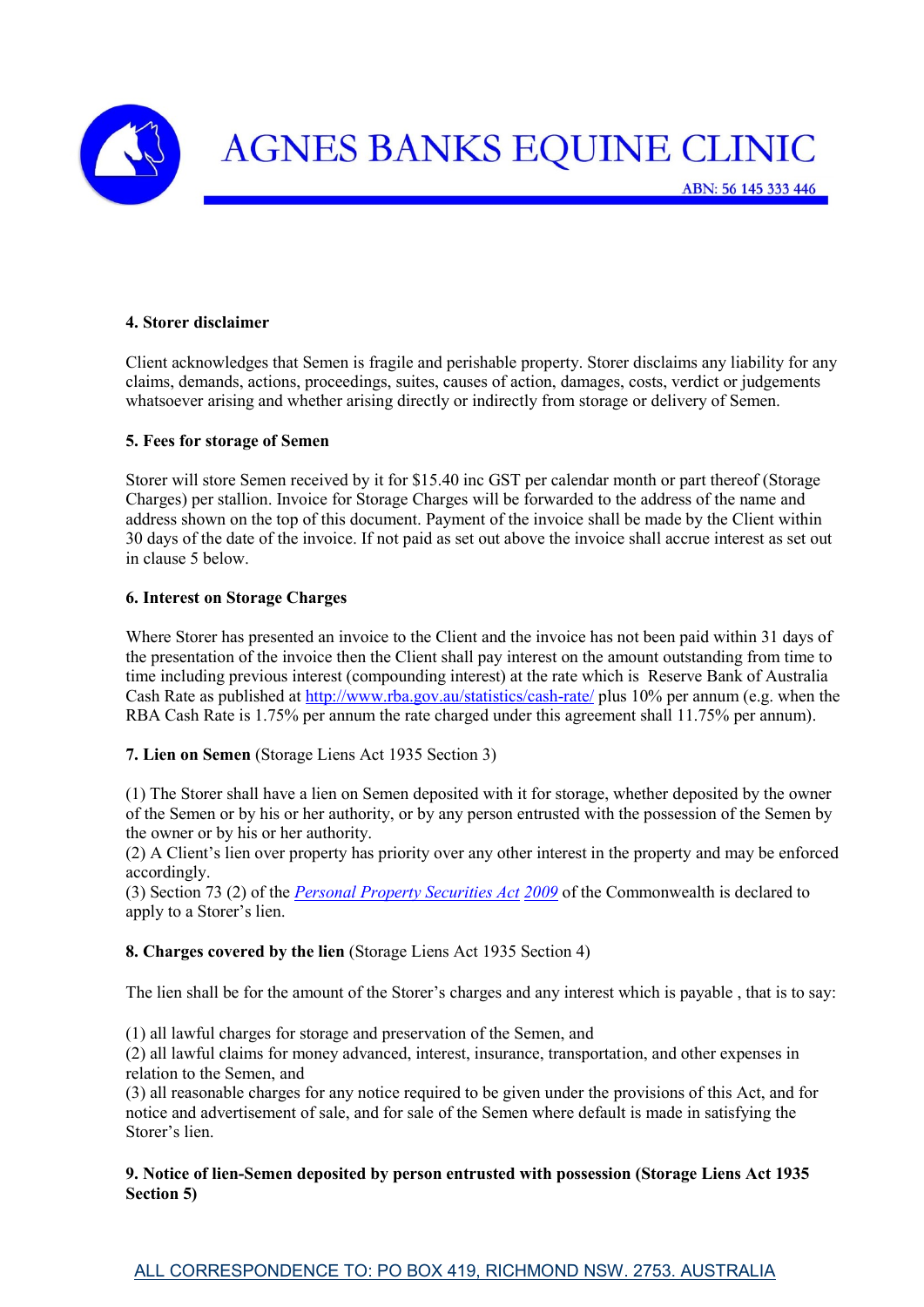

(1) Where the Semen on which a lien exists were deposited not by the owner or by his or her authority, but by a person entrusted by the owner or by his or her authority with the possession of the Semen, the storer shall, within two months after the date of the deposit, give notice of the lien:

(a) to the owner of the Semen, including any person who has served upon the Storer a prescribed notice of his or her claim to be the owner of the Semen or of some interest therein, and

(b) to any other person of whose interest in the Semen the Storer has actual knowledge.

(2) The notice shall be in writing and contain:

(a) a brief description of the Semen, and

(b) a statement showing the location where the Semen are stored, the date of their

deposit with the Storer, and the name of the person by whom they were deposited, and

- (c) a statement that a lien is claimed by the Storer in respect of the Semen under this Act, and
- (d) such other particulars as are prescribed.

(3) The notice may be given personally or by registered post.

(4) Where the Storer fails to give the notice required by this section, his or her lien, as against the person to whom he or she has failed to give notice, shall be void as from the expiration of the period of two months from the date of the deposit of the Semen.

### **10. Power to sell Semen (Storage Liens Act 1935 Section 6)**

(1) In addition to all other remedies provided by law for the enforcement of liens or for the recovery of Storer's charges a Storer may sell by public auction, in the manner provided in this section, any Semen upon which he or she has a lien for charges which have become due.

(2) The Storer shall give written notice of his or her intention to sell:

(a) to the person liable as debtor for the charges for which the lien exists, and

(b) to the owner of the Semen, including any person who has served upon the storer a

prescribed notice of his or her claim to be the owner of the Semen or of some interest therein, and

(c) to any other person of whose interest in the Semen the storer has actual knowledge.

(3) The notice may be given personally or by registered post.

(4) The notice shall contain:

(a) a brief description of the Semen, and

(b) a statement showing the location where the Semen are stored, the date of their

deposit with the storer, and the name of the person by whom they were deposited, and

(c) an itemised statement of the storer's charges showing the sum due at the time of the notice, and

(d) a demand that the amount of the charges as stated in the notice and such further charges as may accrue shall be paid on or before a day mentioned, not less than one month from the delivery of the notice if it is personally delivered, or from the time when the notice should reach its destination according to the due course of post if it is sent by post, and

(e) a statement that unless the charges are paid within the time mentioned the Semen will be advertised for sale and sold by public auction at a time and place specified in the notice.

(5) Where the charges are not paid on or before the day mentioned in the notice, an advertisement of the sale, describing the Semen to be sold, and stating the time and place of the sale, shall be published at least once a week for two consecutive weeks in a newspaper circulating in the locality where the sale is to be held, and in one metropolitan daily newspaper. The sale shall be held not less than fourteen days from the date of the first publication of the advertisement.

(6) The Local Court may, on the application of the owner, made in the manner prescribed, at any time after the service of the notice by order, stay further proceedings under this section, for such period and

ALL CORRESPONDENCE TO: PO BOX 419, RICHMOND NSW. 2753. AUSTRALIA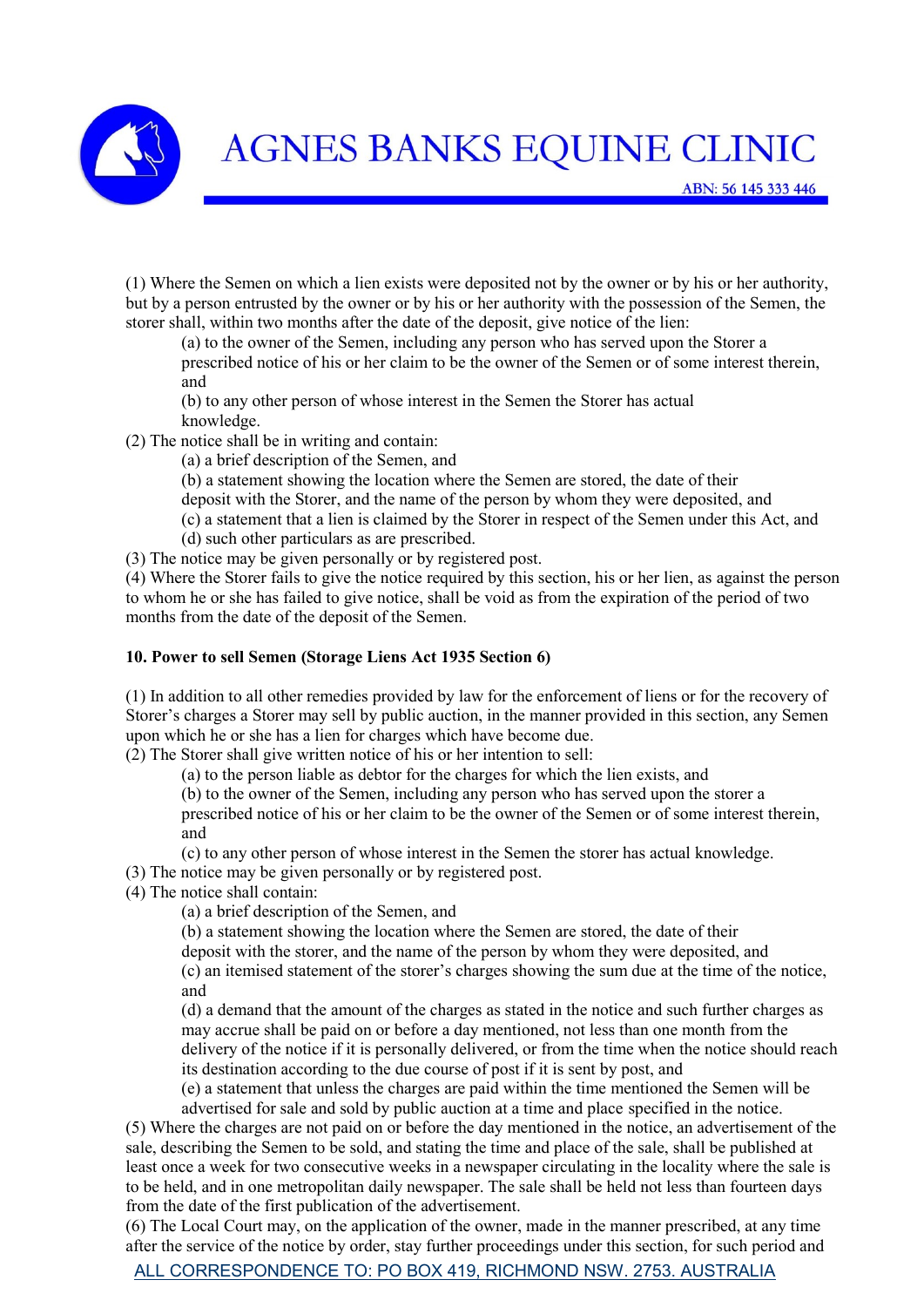

on such terms as it deems just, and any proceedings under this section taken after due service of such order on the storer, and during the period specified in the order, shall be illegal.

## **11. Notices (Storage Liens Act Section 7)**

(1) Where a notice of lien under the provisions of section 5, or a notice of intention to sell under the provisions of section 6 has been given, but such provisions have not been strictly complied with, if any court before whom any question respecting the notice is tried or inquired into considers that such provisions have been substantially complied with, or that it would be inequitable that the lien or sale shall be void by reason of such non-compliance, no objection to the sufficiency of the notice shall in any such case be allowed to prevail so as to release or discharge the goods from the lien or vitiate the sale. (2) A notice given under this Act by registered post shall be deemed to be sufficiently addressed to the person to whom it is sent if it is addressed to him or her at the last address of such person known to the Storer.

(3) Regulations made under this Act may provide for the giving of notice by advertisement in cases where any person to whom notice may be given pursuant to section 5 or section 6 is unknown to the Storer, or where no address of any such person is known to the Storer, and for the ascertainment of the day upon which such notice shall be deemed to have been given, and for any other matter relating to such advertisement.

Any notice given by advertisement in accordance with such regulations shall for the purposes of this Act be deemed to have been given personally on the date ascertained pursuant to the regulations.

#### **12. Disposition of proceeds of sale (Storage Liens Act Section 8)**

(1) From the proceeds of the sale the Storer shall satisfy his or her lien, and shall pay over the surplus, if any, to the person entitled thereto; and the Storer shall when paying over the surplus deliver to the person to whom he or she pays it a statement of account showing how the amount has been computed. (2) If the surplus is not demanded by the person entitled thereto within ten days after the sale, or if there are different claimants or the rights thereto are uncertain, the Storer shall pay the surplus to the NSW Trustee and Guardian.

(3) The Storer at the time of paying the amount to the NSW Trustee and Guardian shall furnish duplicate copies of the statement of account, showing how the amount has been computed, verified in the manner prescribed, and such other particulars relating to the transaction as may be prescribed by regulation made under this Act.

(4) Any money so paid to the NSW Trustee and Guardian shall be held by him or her on behalf of the person for the time being entitled thereto and such person shall be entitled to be repaid such sum, less any charges prescribed by regulations made under this Act. The regulations may prescribe the manner in which sums lying unclaimed in the hands of the NSW Trustee and Guardian for a period of six years shall be disposed of.

#### **13. Provision for payment before sale of Semen (Storage Liens Act Section 9)**

(1) At any time before the Semen is sold any person claiming an interest or right of possession in the Semen may pay the Storer the amount necessary to satisfy the lien, including the expenses incurred in serving notices and advertisement and preparing for the sale up to the time of the payment. (2) The Storer shall deliver the Semen to the person making the payment if he or she is the person entitled to the possession of the Semen on payment of the Storer's charges thereon, otherwise the Storer shall retain possession of the Semen according to the terms of the contract of deposit.

## ALL CORRESPONDENCE TO: PO BOX 419, RICHMOND NSW. 2753. AUSTRALIA